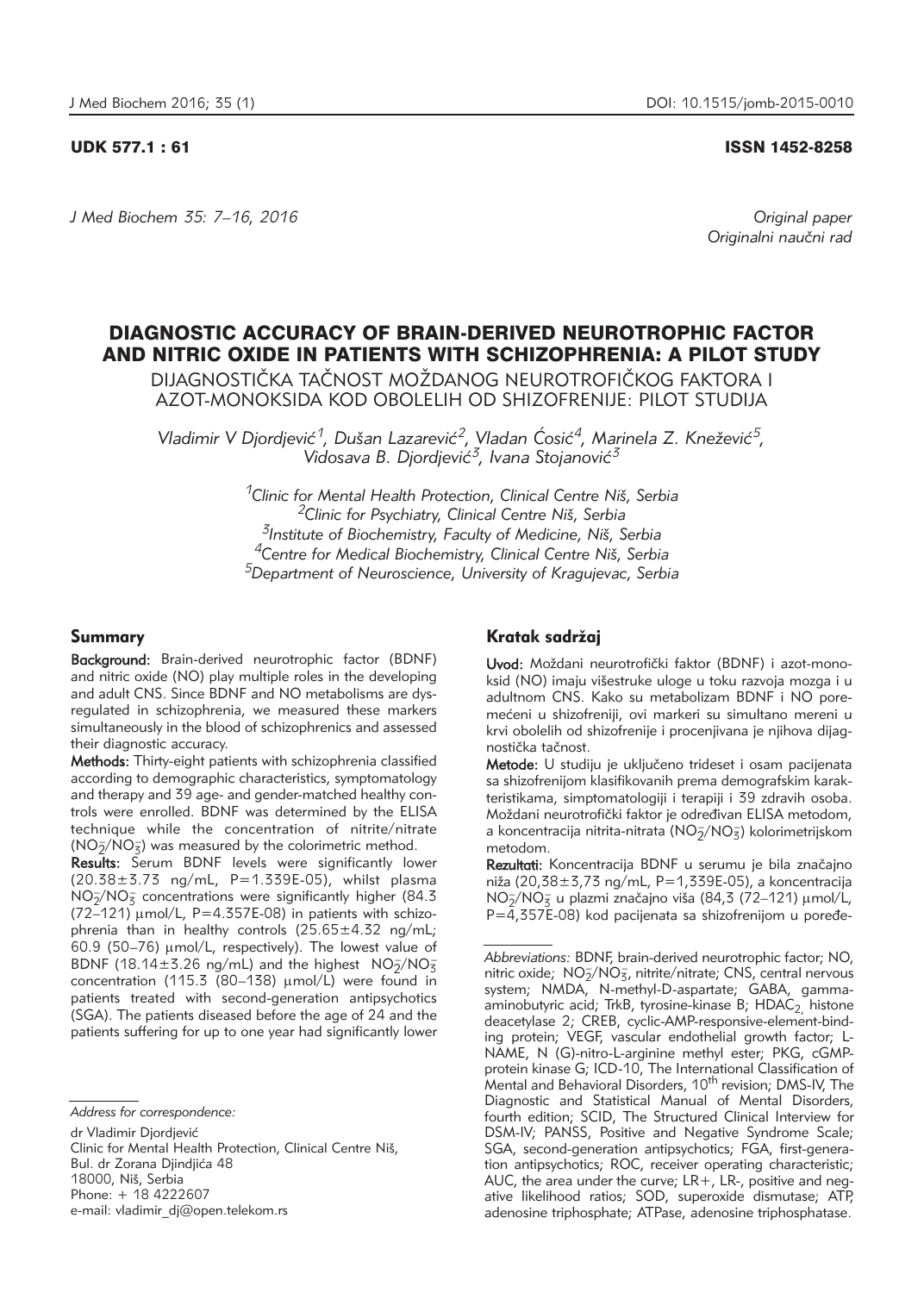serum BDNF levels than those diseased after the age of 24 and the patients who were ill longer than one year. Both BDNF and  $NO<sub>2</sub>/NO<sub>3</sub>$  showed good diagnostic accuracy, but BDNF had better ROC curve characteristics, especially in patients with negative symptomatology.

Conclusions: BDNF and nitrite/nitrate showed inverse changes in schizophrenic patients. The most pronounced changes were found in patients treated with second-generation antipsychotics. Although BDNF is not specific of schizophrenia, it may be a clinically useful biomarker for the diagnosis of patients expressing predominantly negative symptoms.

Keywords: brain-derived neurotrophic factor, nitric oxide, ROC curve, schizophrenia

nju sa kontrolnom grupom (25,65±4,32 ng/mL, odnosno 60,9 (50–76) umol/L). Najniža vrednost za BDNF (18,14  $\pm$ 3,26 ng/mL) i najviša za NO<sub>2</sub>/NO<sub>3</sub> (115,3 (80–138) mmol/L) dobijene su kod pacijenata tretiranih antipsihoticima druge generacije. Pacijenti kod kojih je bolest počela pre 24. godine starosti i pacijenti koji su bolovali do godinu dana imali su značajno nižu koncentraciju BDNF u odnosu na pacijente kod kojih je bolest počela posle 24. godine i one koji su bolovali duže od godinu dana. Oba markera  $(BDNF^{'i}NO_{\overline{2}}/NO_{\overline{3}})$  pokazala su visoku dijagnostičku tačnost, ali je BDNF imao bolje karakteristike ROC krive, naročito kod pacijenata sa negativnom simptomatologijom.

Zaključak: Kod obolelih od shizofrenije moždani neurotrofički faktor i metaboliti azot-monoksida se menjaju inverzno. Najveće promene su uočene kod pacijenata tretiranih antipsihoticima druge generacije. Mada BDNF nije specifičan za shizofreniju, može biti klinički koristan dijagnostički marker kod pacijenata, naročito onih kod kojih dominiraju negativni simptomi.

Kliučne reči: moždani neurotrofički faktor, azot-monoksid, ROC kriva, shizofrenija

### Introduction

Brain-derived neurotrophic factor (BDNF) is a member of neurotrophins involved in the growth, differentiation, maturation and survival of immature neurons. In mature neurons, it plays an important role in synaptic plasticity, the augmentation of neurotransmission and regulation of receptor sensitivity (1). BDNF and its high affinity receptor tyrosine-kinase B (TrkB) are widely expressed in the developing and adult nervous system, and BDNF is the most abundantly expressed neurotrophic factor in the central nervous system (CNS) (2). BDNF mRNA is predominantly localized within neurons (3). Its neuronal expression is highly dynamic and is affected by various physiological stimuli, neurotransmitters, hormones and pathological states (4). The upregulation of BDNF mRNA depends on neuronal activity via the non-N-methyl-D-aspartic acid (NMDA) receptor of glutamate system, and its downregulation via the – aminobutyric acid (GABA) system (3). BDNF mRNA is translated into a precursor protein (pro-BDNF), which is proteolytically cleaved into 14 kDa mature BDNF by protease tissue plasminogen activator in response to neuronal activity (2, 5, 6). BDNF enhances the release of glutamate and inhibits the release of GABA by two opposite actions which involve different mechanisms, although both involve TrkB (7, 8).

The stimulatory effect of BDNF on the neuronal differentiation of brain neural progenitor cells is mediated by NO (9). BDNF stimulates NO synthesis and the S-nitrosylation of histone deacetylase 2 (HDAC<sub>2</sub>) in neurons, resulting in changes, such as histone modifications and gene activation, possibly by the activation of cyclic-AMP-responsive-element-binding protein (CREB)-dependent ones (10, 11). However, it

is suggested that NO can inhibit the survival of newborn cells by an indirect mechanism, not involving BDNF or vascular endothelial growth factor (VEGF) (12). L-NG-nitroarginine methyl ester (L-NAME), a specific inhibitor of endogenous NO synthesis, does not have any significant effect on activity-dependent BDNF release, but leads to the upregulation of BDNF expression in an activity-dependent manner. The exogenous NO-mediated effect does not involve the cyclic guanosine monophosphate (cGMP)-protein kinase G (PKG) pathway, but it is largely inhibited by N-ethylmaleimide and tempol, which are known to prevent S-nitrosylation (13).

All of these data clearly suggest a close interdependence between BDNF and NO activities. Most of the studies related to BDNF and schizophrenia showed a reduction of BDNF protein expression in different brain tissues, such as prefrontal cortex (14), hippocampus, and the dentate gyrus (15), as well as in cerebrospinal fluid (16) and blood (17). However, there are inconsistent data about this marker studied in patients with schizophrenia. There are data showing no significant difference in the BDNF concentration between schizophrenics and controls (18–20). Some authors found a significant reduction in the BDNF protein levels in serum/plasma (21, 22) and the parallel changes in the BDNF levels in plasma and cerebrospinal fluid indicating that plasma BDNF levels reflect the brain changes in the BDNF levels in schizophrenics (22). Lee and Kim (18) showed that plasma BDNF levels were significantly lower in nonresponse schizophrenic patients than in others, and after treatment much-improved patients had significantly higher plasma BDNF than nonresponse patients. Recently, Ajami et al. (23) found a significantly higher BDNF concentration in schizophrenics than in controls, which decreased after treatment with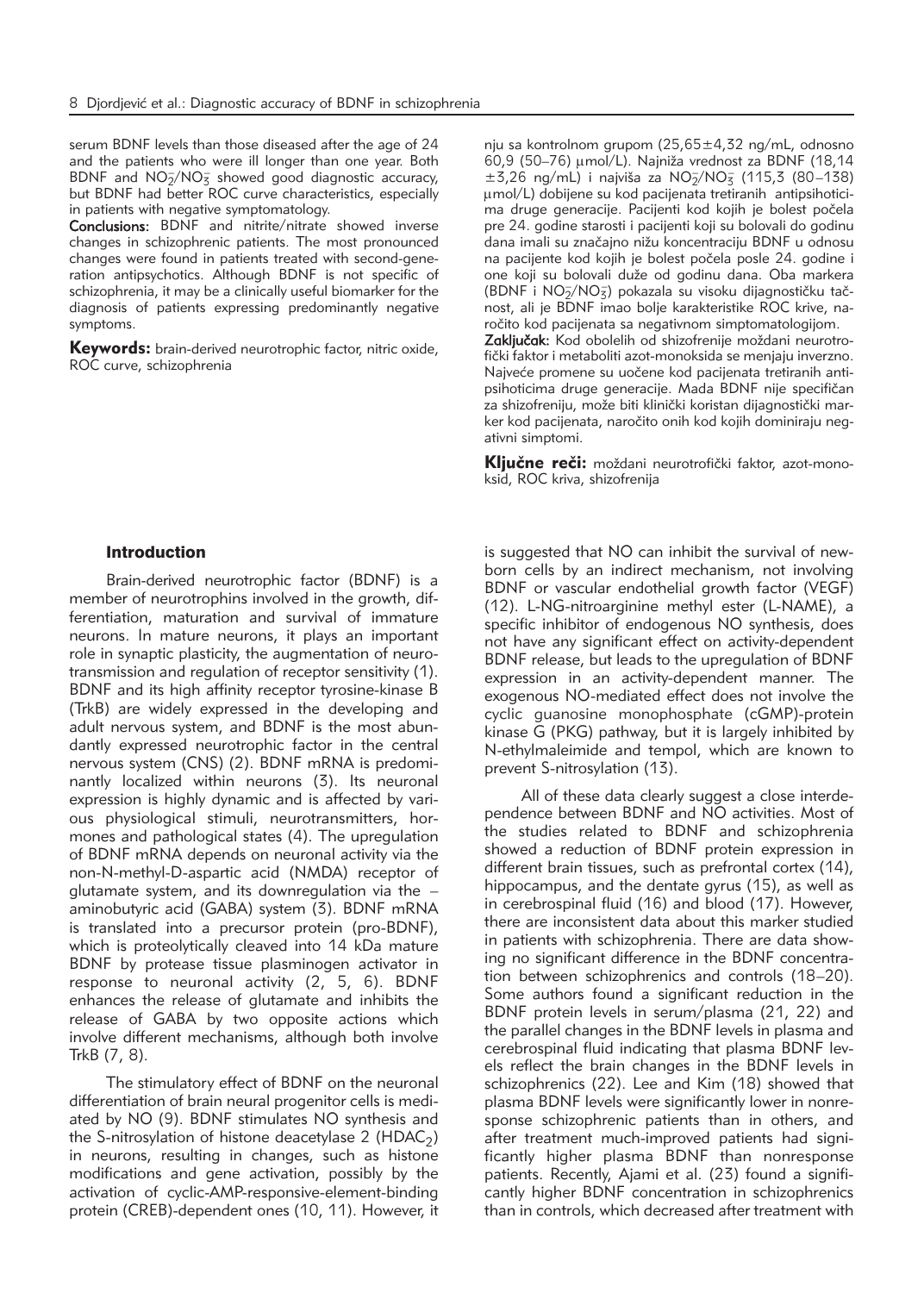clozapine and risperidone for 40 days but the difference was not significant. Similar results have been published in relation to NO. The baseline plasma NO levels were found significantly lower (24) or significantly higher (25, 26) in schizophrenics than in controls. Antipsychotic treatment did not induce any significant difference in NO levels, neither in patients who had significantly higher NO levels (27) nor in those with significantly lower concentrations (28). However, Minutolo et al. (25) found that subjects under olanzapine had significantly lower nitrate levels than those treated with risperidone or haloperidol. On the basis of these discrepancies, this study was undertaken to analyse simultaneously the BDNF and NO blood concentrations in patients with schizophrenia, to assess their diagnostic accuracy and to correlate them to each other and with gender, the onset of the first episode, the duration of the disease, numbers of episodes, symptomatology, as well as drug treatment. To evaluate unstable NO, which is rapidly converted to nitrite (NO<sub>2</sub>) and nitrate (NO<sub>3</sub>) in human plasma, the measurement of those anions was used as an indicator of NO production.

#### Material and Methods

#### *Subjects*

Chronically medicated patients with schizophrenia (N=38; male/female=22/16; mean age 34 (20–61 years) were recruited from consecutive admissions between April 2013 and April 2014 at the Clinic for Psychiatry and the Clinic for Mental Health Protection, Clinical Centre Niš. The patients were diagnosed according to the ICD-10 (The International Classification of Mental and Behavioral Disorders, 10<sup>th</sup> revision) (29) and DSM-IV (The Diagnostic and Statistical Manual of Mental Disorders, Fourth edition) (30) criteria using the structured clinical interview for DSM-IV disorders (SCID). The patients' psychopathology was assessed using the Positive and Negative Syndrome Scale (PANSS). The group with PANSS positive score predominance (PANSS (+)) included 14 patients, the group with PANSS negative score predominance (PANSS (-)) also had 14 patients, and a group of 10 patients showed both positive and negative symptoms almost equally expressed (PANSS  $(+/-)$ ). The patients had been receiving stable doses of oral antipsychotics, including first-generation antipsychotics (haloperidol) (FGA) (N=13) or second-generation antipsychotics (risperidone or olanzapine) (SGA) (N=9), while 16 patients were treated by both FGA and SGA. Positive family history was noted in 15 out of 38 patients. To avoid the origin of NO i.e. nitrite/nitrate ( $NO<sub>2</sub>/NO<sub>3</sub>$ ) from different tissues, we excluded the patients with: clinical evidence of coronary artery disease, hypertension, peripheral vascular disease, cerebrovascular disease, diabetes mellitus, hypercholesterolemia, other endocrine disorders, liver and renal diseases,

immuno-inflammatory diseases, and other abnormalities noted in the routine blood (standard biochemical tests including markers of inflammation and hematological analyzes) and urine analysis. Also, we excluded the patients with diseases of the central nervous system including neurological diseases, any psychiatric comorbidity and substance abuse. The same exclusion criteria were applied to the control group.

Age- and gender-matched healthy controls (N=39; male/female=18/21; mean age 33 (19–63 years) were recruited from the local community. None of the healthy individuals presented a personal or family history of psychiatric disorder. All subjects included in this study were Serbs recruited at the same time period from the Niš area.

Variability in dietary intake may contribute greatly to the variability of plasma nitrate and to urinary excretion (31). Plasma nitrate increased from about 30 umol/L to about 200 umol/L in response to a high-nitrate diet and to about  $300 \mu$ mol/L after  $500$ mg of oral potassium nitrate (32). On the basis of these data, all our patients who were hospitalized were on a diet suggested by clinical dietitians, but the control subjects were advised to take a low nitrate diet for at least  $3$  to 4 days ( $33$ ).

All subjects gave signed informed consent for participation in the study, approved by the local Ethics Committee.

#### Materials and Methods

Blood samples were collected between 8:00 and 9:00 after overnight fasting.

Blood samples for  $NO<sub>2</sub>/NO<sub>3</sub>$  determination were collected in vacutainer tubes (Venosafe, Terumo Europe N.V., Leuven, Belgium) containing potassium EDTA as an anticoagulant, and centrifuged at 3000 rpm for 10 min. Plasma aliquots were stored at -20<sup>'</sup>°C until NO<sub>2</sub>/NO<sub>3</sub> determination. NO<sub>2</sub>/NO<sub>3</sub> concentrations were measured by the modified cadmium-reduction method of Navaro-Gonzalvez et al. (34) based on the Griess reaction. This method was validated and standardized for »in-house« use. Intraassay CV for  $NO_2^-/NO_3^-$  was 7%, and inter-assay CV was 8.6%. The recoveries of both nitrites and nitrates in our samples were greater than 95% and the detection limit of the assay was  $2.5 \mu$ mol/L.

Blood samples for BDNF determination were collected in vacutainer tubes (Venosafe, Terumo Europe N.V., Leuven, Belgium) without an anticoagulant. According to the manufacturer instructions, samples were allowed to clot for 30 minutes at room temperature before centrifugation for 15 minutes at 1000  $\times$  g. The serum was removed and assayed immediately or aliquoted and stored at  $\leq -20$  °C. The fasting serum BDNF levels were measured using enzyme-linked-immunosorbent assay (ELISA) (BDNF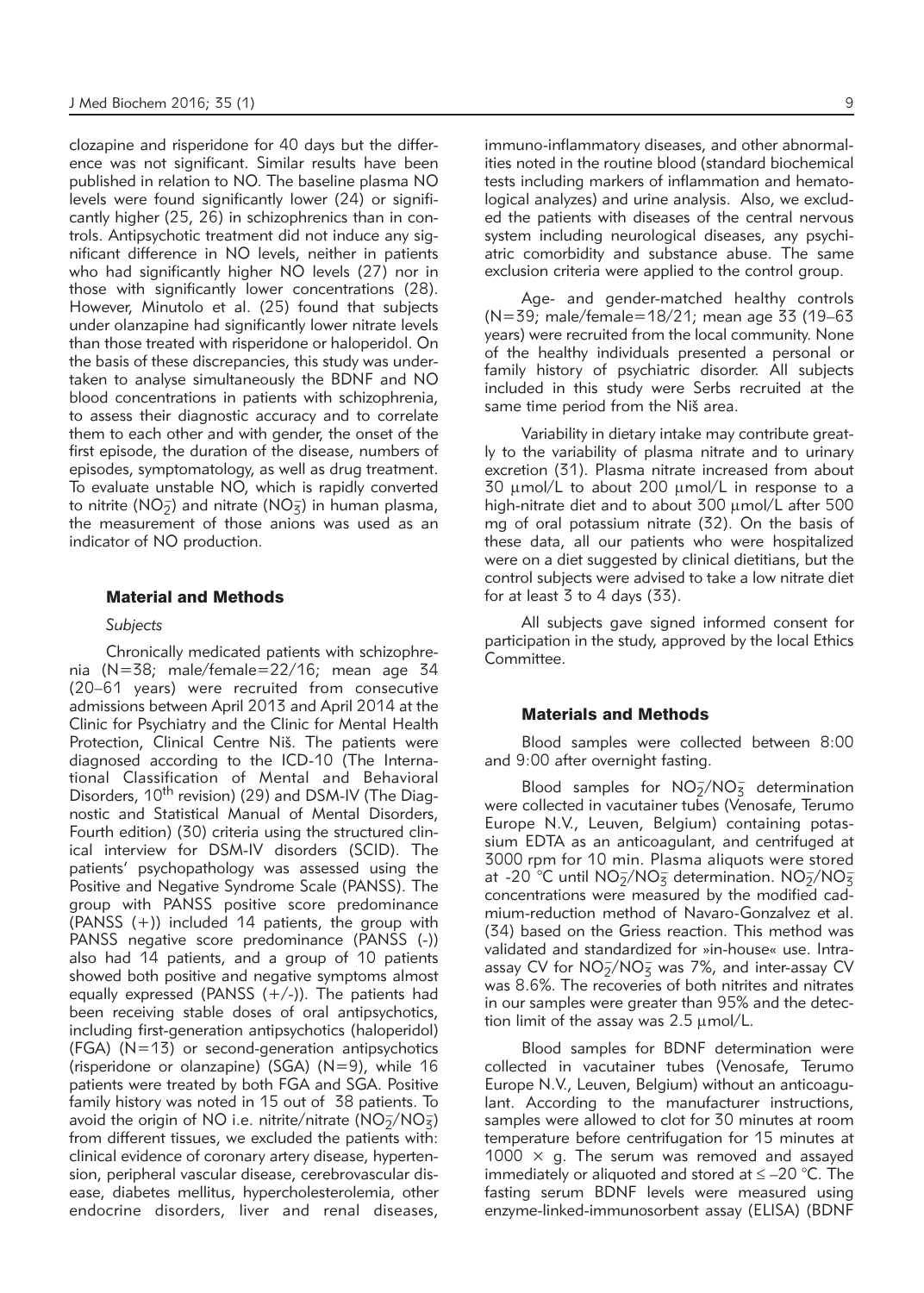R&D Systems, Minneapolis, USA) Cat.Nº DBDOO, in all participants. Reference range for BDNF was 11.34 ng/mL – 36.62 ng/mL. Intra-assay CV was <7%, and inter-assay CV was <12%.

The results were expressed as arithmetic mean  $(\overline{x}) \pm$  standard deviation (SD) and as Median (Interquartile range). P<0.05 was considered to indicate statistical significance. Data analysis was performed using the SigmaStat (STAT 32 MFC Application, Jandel Corporation, San Jose, California, version 2.0.0.173) and MedCalc (MedCalc Software bvba, Microsoft Partner, Ostend, Belgium, version 11.1.1.0) computer programs. Distribution of the results was evaluated by Kolmogorov-Smirnov test. Parametric data were tested by the Student's *t* test and non-parametric data by the Kruskal-Wallis One Way Analysis of Variance on Ranks. Multiple comparisons were performed using One Way Analysis of Variance (for parametric data), and the Kruskal-Wallis test (for nonparametric data) followed by Tukey or Dunn's post- hoc tests as appropriate. The correlation between the BDNF and  $NO<sub>2</sub>/NO<sub>3</sub>$  concentrations, demographic, clinical and therapeutic characteristics of the patients were assessed using Spearman coefficients. Receiver operating characteristic (ROC) curve analysis was used to assess the clinical accuracy of the examined parameters. The construction of ROC plots and ROC curves analysis, including the areas under the curves (AUC), standard errors, 95% confidence interval, sensitivity, specificity, optimal cutoff, as well as positive and negative likelihood ratios (LR+, LR-), were performed using the MedCalc computer program. The comparisons of the areas under different ROC plots were made using univariate z scores which were assessed by MedCalc statistical software.

#### **Results**

Mean serum BDNF concentration in patients with schizophrenia was significantly lower (P= 1.339E-05) in comparison with its concentration in healthy controls, while plasma  $\mathsf{NO_2^-/NO_3^-}$  concentration was significantly higher ( $P=4.357E-08$ ) than that in the control group *(Table I)*. No significant differences were found between males and females, either

in BDNF or in NO<sub>2</sub>/NO<sub>3</sub> concentrations *(Table II)*. All three PANSS subgroups of patients showed significantly lower BDNF values compared to the controls, but there was no significant difference between the subgroups *(Table III)*. The lowest BDNF concentration and the highest mean  $NO_2^-/NO_3^-$  concentration were observed in the patients with almost equally expressed positive and negative symptoms.  $NO_2^-/NO_3^-$  levels were highly significantly increased in all PANSS subgroups in comparison with the control values, but there was no significant difference between them *(Table III)*.

Table I Serum BDNF and plasma NO<sub>2</sub>/NO<sub>3</sub> concentrations in patients with schizophrenia.

| Group         | BDNF (ng/mL)                | $NO_2^-/NO_3^-$ ( $\mu$ mol/L) |  |
|---------------|-----------------------------|--------------------------------|--|
| Control       | $25.65 \pm 4.32$            | 60.9 (50-76)                   |  |
| Schizophrenia | $20.38 \pm 3.73^{\text{A}}$ | 84.3 $(72-121)^8$              |  |

Data are expressed as mean± SD or Median with interquartile range.

 $A - P = 1.339E - 05$  vs. control group;  $B - P = 4.357E - 08$  vs. control group.

**Table II** Serum BDNF and plasma  $NO<sub>2</sub>/NO<sub>3</sub>$  concentrations in patients with schizophrenia in relation to gender.

| Group            | BDNF (ng/mL)           | $NO2/NO3$ (µmol/L)         |
|------------------|------------------------|----------------------------|
| Male - control   | $27.02 \pm 2.16^a$     | 61.8 $(55-70)^c$           |
| Female – control | $25.50 \pm 4.51$       | 68.4 (60-76)               |
| Male – sch.      | $19.65 \pm 3.82^{A,b}$ | 84.0 $(67-127)^{C,d}$      |
| Female – sch.    | $21.83 \pm 3.21^B$     | 85.4 (73-111) <sup>D</sup> |

Data are expressed as mean± SD or Median with interquartile range.

 $A - P = 0.003$  vs. control males;  $B - P = 0.008$  vs. control females:  $C - P = 0.001$  vs. control males:  $D - P = 9.361E$ 05 vs. control females;  $a - P = 0.959$  vs. control females; b  $- P=0.098$  vs. patient females;  $c - P=0.109$  vs. control females;  $d - P = 0.815$  vs. patient females.

| <b>Table III</b> Serum BDNF and plasma $NO2/NO3- concentrations in schizophrenic patients with different PANSS scores.$ |  |
|-------------------------------------------------------------------------------------------------------------------------|--|
|-------------------------------------------------------------------------------------------------------------------------|--|

| Marker             | PANSS $(+)$                    |                                 | PANSS $(+/-)$            | Control          |  |
|--------------------|--------------------------------|---------------------------------|--------------------------|------------------|--|
| BDNF (ng/mL)       | 21.05±4.93 <sup>A,a,b</sup>    | 21.74 $\pm$ 3.10 <sup>B,c</sup> | $19.35 \pm 2.82^{\circ}$ | $25.65 \pm 4.32$ |  |
| $NO2/NO3$ (µmol/L) | 90.9 (66–123) <sup>D,d,e</sup> | 91.8 $(72-124)^{E,f}$           | 92.3 $(79-127)^F$        | 60.9 (50–76)     |  |

Data are expressed as mean±SD or Median with interquartile range.

 $A - P = 0.013$  vs. controls;  $B - P = 0.014$  vs. controls;  $C - P = 0.000$  vs. controls;  $D - P = 1.06E-07$  vs. controls;  $E - P = 3.64E-0.000$ 07 vs. controls; F – P=3.0E-09 vs. controls; a – P=0.651 vs. PANSS (-); b – P=0.375 vs. PANSS (+/-); c – P=0.071 vs. PANSS  $(+/-)$ ; d – P=0.828 vs. PANSS  $(-)$ ; e – P=0.772 vs. PANSS  $(+/-)$ ; f – P=0.595 vs. PANSS  $(+/-)$ .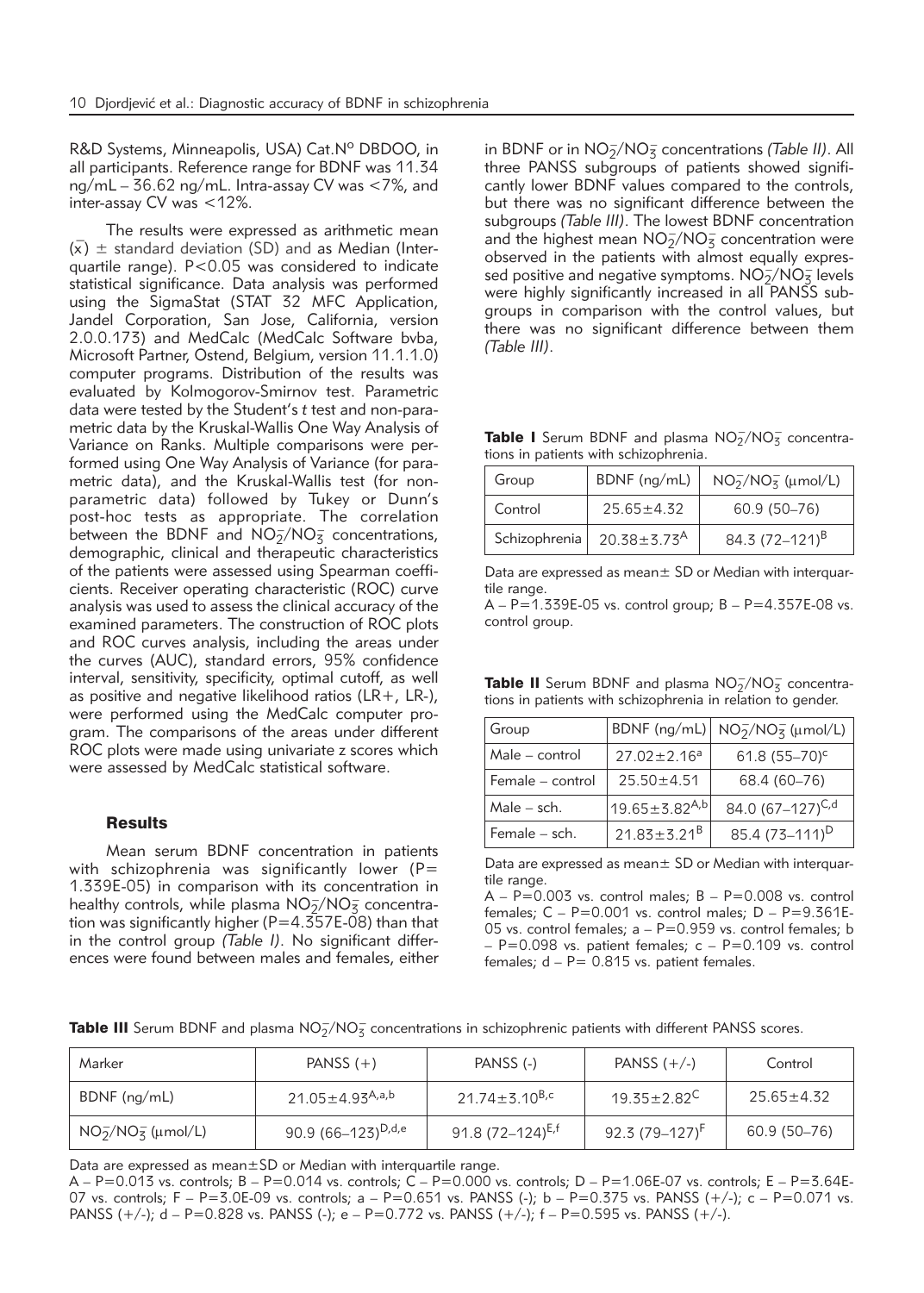| Marker                   | Control                                     | FGA and SGA                    | FGA                             | <b>SGA</b>                   |  |
|--------------------------|---------------------------------------------|--------------------------------|---------------------------------|------------------------------|--|
| BDNF (ng/mL)             | 21.84 $\pm$ 3.17 $^{B,a}$<br>$25.65 + 4.32$ |                                | 21.39 $\pm$ 4.42 <sup>A,b</sup> | 18.14 ± 3.26 <sup>C, G</sup> |  |
| $NO_2^-/NO_3^-$ (µmol/L) | 60.9 (50–76)                                | 83.5 (68–107) <sup>D,c,d</sup> | 94.9 (83–138) <sup>E,e</sup>    | 115.3 $(80-138)^F$           |  |

Table IV Serum BDNF and plasma  $NO_2^-/NO_3^-$  concentrations in schizophrenic patients in relation to the drug treatment.

Data are expressed as mean±SD or Median with interquartile range.

 $A - P = 0.027$  vs. control group,  $B - P = 0.003$  vs. control group;  $C - P = 0.000$  vs. control group;  $D - P = 4.43E-05$  vs. control group;  $E - P = 1.02E-07$  vs. control group;  $F - P = 2.15E-08$  vs. control group;  $G - P = 0.028$  vs. FGA and SGA group. a – P=0.972 vs. FGA group; b – P=0.134 vs. SGA group; c – P=0.182 vs. FGA group; d – P=0.115 vs. SGA group; e – P=0.739 vs. SGA group.

**Table V** Serum BDNF and plasma  $NO_2^-/NO_3^-$  concentrations in schizophrenics according to heredity, the onset of the disease, number of episodes and duration of disease.

|                       | BDNF (ng/mL)                  | $NO_2^-/NO_3^-$ (µmol/L) |
|-----------------------|-------------------------------|--------------------------|
| Heredity $(+)$        | $20.93 \pm 4.36^a$            | 81.1 $(68 - 111)^b$      |
| Heredity (-)          | $20.80 \pm 3.76$              | 92.1 (74-125)            |
| Before age 24         | $19.38 \pm 4.15^{\text{A}}$   | 82.4 (61-105)            |
| After age 24          | $22.06 \pm 2.07$              | 108.1 $(81 - 138)^B$     |
| One episode           | $19.53 \pm 4.31$ <sup>c</sup> | 88.2 $(65-123)^d$        |
| More than one episode | $21.91 \pm 2.68$              | 94.3 (75-127)            |
| One year or less      | $16.05 \pm 4.24^C$            | $108.7(63-119)^e$        |
| Less than 5 years     | $20.50 \pm 4.14$              | 86.5 (61-127)            |
| More than 5 years     | $22.17 \pm 2.25$              | 93.6 (82-138)            |

Data are expressed as mean±SD or Median with interquartile range.

 $A - P = 0.037$  vs. after age 24;  $B - P = 0.010$  vs. before age 24;  $C - P = 0.002$  vs. more than 5 years; a  $- P = 0.935$  vs. heredity (-);  $b - P = 0.286$  vs. heredity (-);  $c - P = 0.078$  vs. more than one episode;  $d - P = 0.469$  vs. more than one episode;  $e -$ P=0.472 between the groups with different duration of disease.

Serum BDNF concentration was significantly lower, and  $NO_{\overline{2}}/NO_{\overline{3}}$  significantly higher in the subgroups treated with FGA, SGA and with both generations of antipsychotics (FGA and SGA) if compared with the control values. The lowest value of BDNF  $(P=0.000 \text{ vs. control})$  and the highest  $NO<sub>2</sub>/NO<sub>3</sub>$ concentration (P=2.15E-08 vs. control) were found in the group of patients treated with SGA *(Table IV)*. This group also showed significantly lower BDNF concentration compared to the group treated with FGA and SGA (P=0.028).

The patients in whom the onset of the disease was before the age of 24 showed significantly lower BDNF ( $P=0.037$ ) than those who developed the disease after 24 years of age. In relation to the duration of the disease, significantly lower serum BDNF concentrations ( $P=0.002$ ) were obtained in patients who had psychosis up to one year in comparison with those observed in patients who had been ill longer than 5 years. No difference was found in BDNF concentrations in relation to the number of psychotic episodes and positive family history *(Table V)*. Significantly higher  $NO<sub>2</sub>/NO<sub>3</sub><sup>-</sup>$  levels were noted in patients who developed the disease after 24 years of age in comparison with those who developed the disease before 24 years of age (P=0.010). Significant correlations were found between BDNF and the onset of the disease ( $r=0.533$ ,  $P=0.004$ ), between BDNF and the number of episodes  $(r=0.444, P=0.006)$ , and between BDNF and the duration of the disease  $(r=0.373, P=0.048)$ .  $NO<sub>2</sub>/NO<sub>3</sub>$  was not significantly correlated with any of the evaluated characteristics, and the correlation between BDNF and  $NO<sub>2</sub>/NO<sub>3</sub>$  (in the whole group) was insignificant  $(r=0.241, P=0.156)$  except in PANSS  $(+/-)$  patients  $(r=0.6612, P=0.037)$ .

The results of the ROC curves analysis showed that there was no significant difference between the AUC for BDNF and the AUC for  $NO<sub>2</sub>/NO<sub>3</sub>$ (z=0.686, P=0.493) *(Table VI)*. However, the results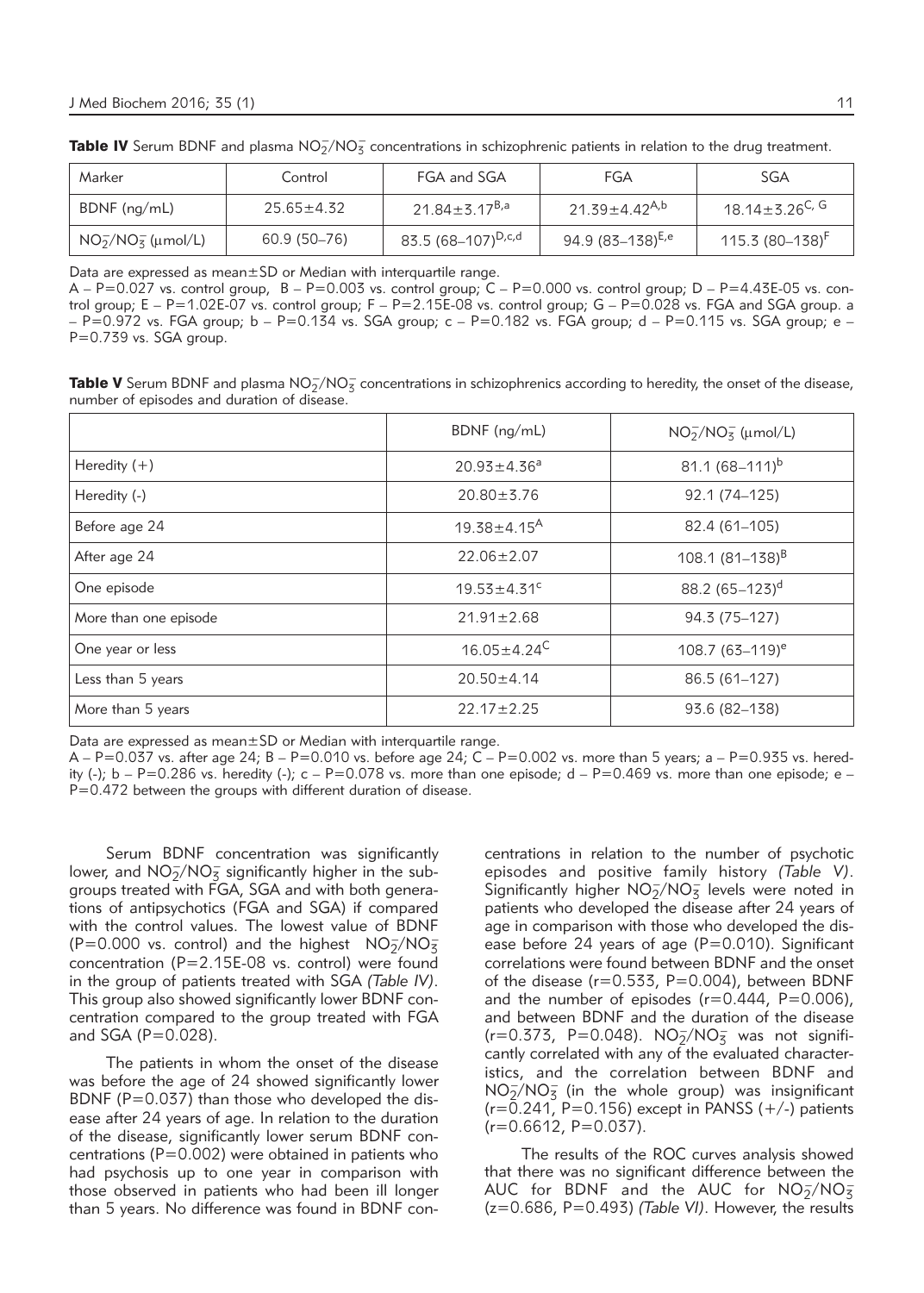|               | <b>AUC</b> | SE    | 95% CI      | Sensitivity | Specificity | Cutoff         | ∟R+  | LR-  |
|---------------|------------|-------|-------------|-------------|-------------|----------------|------|------|
| <b>BDNF</b>   | 0.830a     | 0.064 | 0.706-0.917 | 91.7        | 70.0        | $\leq$ = 24.84 | 3.06 | 0.12 |
| $NO2^-/NO3^-$ | 0.791      | 0.055 | 0.677-0.880 | 69.4        | 84.9        | 76.8<br>$\geq$ | 4.58 | 0.36 |

**Table VI** The results of ROC curve analysis of BDNF and  $NO<sub>2</sub>/NO<sub>3</sub>$  in patients with schizophrenia.

 $a - z = 0.686$ , P=0.493 vs.  $NO<sub>2</sub>/NO<sub>3</sub>$  AUC.

Table VII The results of ROC curve analysis of BDNF in schizophrenics with different PANSS.

|               | <b>AUC</b>    | <b>SE</b> | 95% CI          | Sensitivity | Specificity | Cutoff         | LR+  | LR- |
|---------------|---------------|-----------|-----------------|-------------|-------------|----------------|------|-----|
| PANSS $(+)$   | $0.750^{a,b}$ | 0.103     | $0.547 - 0.895$ | 100         | 45          | $\leq$ = 26.75 | 1.82 |     |
| PANSS (-)     | 0.818c        | 0.082     | $0.623 - 0.939$ | 100         | 75          | $\leq$ = 23.93 | 4.00 |     |
| PANSS $(+/-)$ | 0.852         | 0.067     | 0.685-0.951     | 100         | 70          | $\leq$ = 24.65 | 3.33 |     |

a – z=0.764, P=0.445 vs. PANSS (-); b – z=0.817, P=0.414 vs. PANSS (+/-); c – z=0.487, P=0.626 vs. PANSS (+/-).

of BDNF ROC curve analysis showed better characteristics because BDNF had 91.7% sensitivity while  $NO<sub>2</sub><sup>-</sup>/NO<sub>3</sub><sup>-</sup>$  only had 69%.

Further, when we analysed the ROC curves of BDNF in the patient subgroups with different PANSS, we observed the highest  $AUC$  in PANSS  $(+/-)$ patients. No significant differences were found between the AUCs of PANSS subgroups. The high sensitivity of 100% was noted in all subgroups, and satisfactory specificity (75% and 70%) in the subgroups with PANSS  $(-)$  and PANSS  $(+/-)$ , while the PANSS (+) group had only 45% specificity *(Table VII)*.

#### **Discussion**

As far as we know, this is the first study that simultaneously determined the blood concentrations of BDNF and  $NO_2^-/NO_3^-$  and their diagnostic accuracy in patients with schizophrenia.

Given that BDNF has an important role in neuronal development as well as in the functioning of mature neurons, BDNF is thought to play an essential part in the pathophysiology of schizophrenia and since recently it has been treated as a candidate biomarker in this disease (35). A meta-analysis of Green et al. (36) that examined 16 studies which investigated blood BDNF levels in schizophrenics found that both drug naïve and medicated patients had lower BDNF levels when compared to healthy controls. As it was previously shown (37), we did not find either any effects of heredity and gender on BDNF or a correlation between BDNF and the positive and negative symptoms of the disease. There is also evidence that serum BDNF levels positively correlated with positive symptoms, as measured using PANSS (38), while PANSS negative subscale scores showed a negative correlation with serum BDNF levels (39, 40). Later, Rizos et al. (41, 42) observed that low BDNF levels inversely correlated with the duration of untreated psychosis, as well as positive and negative symptoms of schizophrenia. We also found significantly lower serum BDNF concentrations in patients with schizophrenia in comparison with healthy controls and the lowest serum BDNF concentration was obtained in patients expressing almost equally positive and negative symptoms. This group also had the highest plasma  $\text{NO}_2^-/\text{NO}_3^-$  concentration. Disorder of these two biomolecules suggests their role in the pathophysiology of schizophrenia. Since BDNF enhances the release of glutamate, reduced levels of this neurotrophin could lead to glutamatergic hypofunction, suggested to occur in schizophrenia, and increased expression of ionotropic glutamatergic receptors in some brain regions as a compensatory mechanism (7). Activation of non-NMDA receptors induces a 10 fold increase in BDNF mRNA content in hippocampal neurons indicating that glutamatergic hypofunction could reduce BDNF expression (43). Reduced expression of BDNF and its receptor (44) could also contribute to enhanced susceptibility to apoptotic death in schizophrenia because this neurotrophin possesses neuroprotective and cell survival properties (45). Further, excessive NO concentrations found in many other as well as in our study are associated to neuronal damage (46). Namely, NO inhibits the mitochondrial respiratory chain (47) which has been shown to be altered in the brains of at least a subset of schizophrenic patients (48). Mitochondrial dysfunction leads in turn to dopaminergic overactivity by decreasing dopamine uptake (49). BDNF deficiency also increases dopaminergic response (50). Activation of D1 receptors initiates a signaling cascade to produce an increased NMDA receptors activity and secondary excitotoxicity mediated by non-toxic extracel-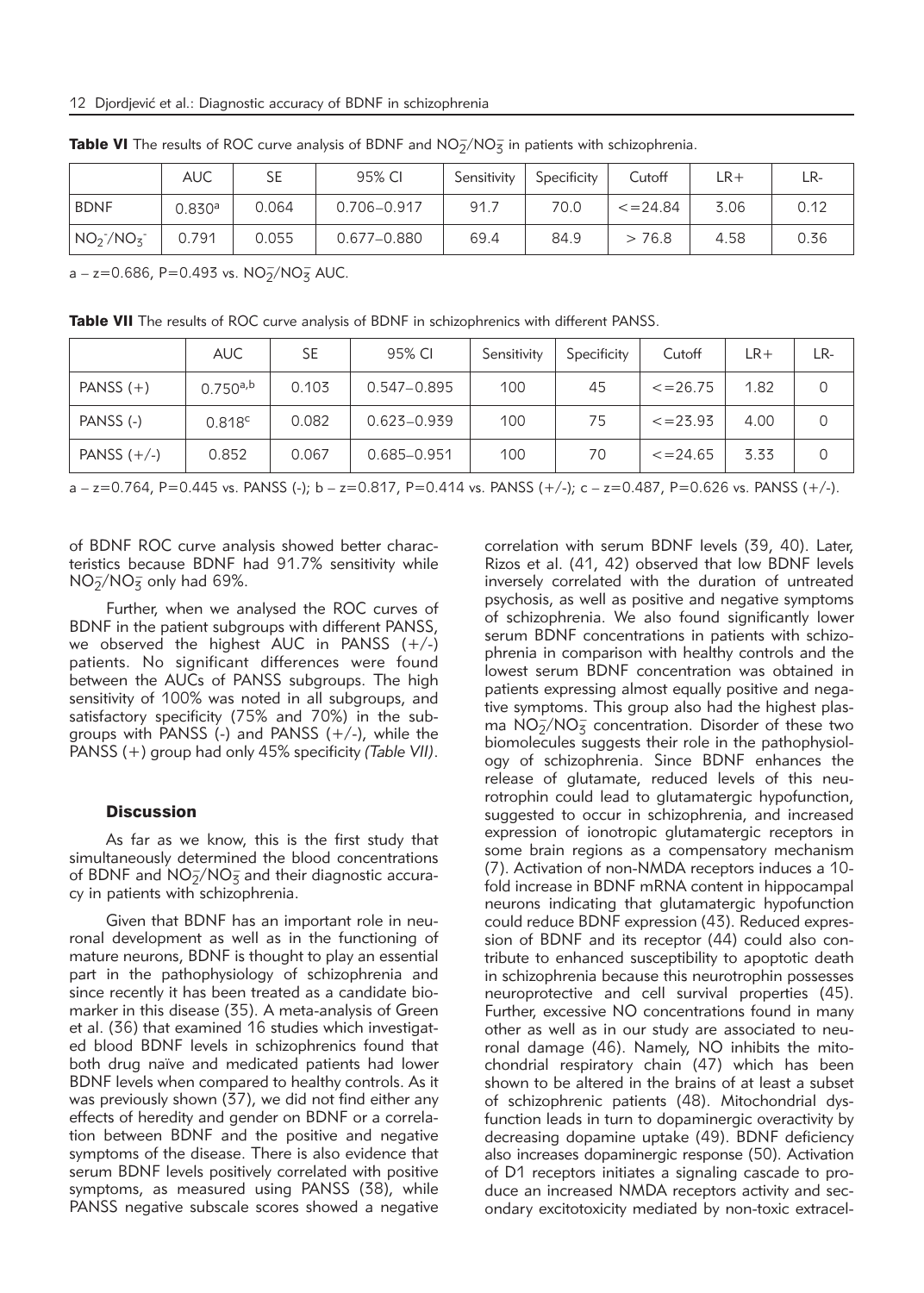lular glutamate concentrations (51). Moreover, reduced ATP (adenosine triphosphate) availability during mitochondrial dysfunction decreases  $Na^+/K^+$ ATPase (adenosine triphosphatase) activity which in turn maintains membrane potential, leading to prolonged depolarization and extruding magnesium from the NMDAR channel, thus increasing the receptor's activity (52). The influx and binding of calcium to calmodulin activates nNOS to produce increased levels of NO (53).

Although both studied markers showed high diagnostic accuracy, BDNF showed insignificantly higher AUC in comparison with the  $NO<sub>2</sub>/NO<sub>3</sub>$  AUC. However, BDNF is a better predictor of the disease activity with the sensitivity of 91.7% and specificity of 70%. Its sensitivity is 22% higher than the sensitivity of  $NO<sub>2</sub>/NO<sub>3</sub>$  (69.4%), thus permitting a selection of 92% patients with schizophrenia. The testing of BDNF diagnostic accuracy in patients with different PANSS showed that the satisfactory ROC characteristics (high sensitivity and specificity) were obtained in the patient subgroups with negative symptoms unlike the PANSS (+) group with the specificity of only 45%.

A significant correlation between BDNF and the onset of the disease and significantly lower serum BDNF concentration observed in patients who developed psychosis before the age of 24 may be indicators of the neurodevelopmental antecedent of schizophrenia and more pronounced brain structural changes in patients with earlier onset of the disease. Concerning the duration of the disease, significantly lower serum BDNF concentration in the subgroup of patients who were ill for up to one year suggests that BDNF is lower in the early stages of clinical manifestation than later and that progressive neurostructural changes may be more intensive in the few years after the onset of psychosis (54, 55).

In relation to drugs used in schizophrenia treatment, haloperidol was shown to significantly reduce the level of both BDNF and its TrkB receptor expression in the hippocampus (56) in sham animals, and haloperidol and risperidone had the same effect in the frontal cortex, occipital cortex and hippocampus (57) of rats. In patients with schizophrenia, a significant decrease in BDNF gene expression was found in those treated with typical, as well as in those treated with atypical antipsychotics (39). Similar to these results, we found significantly lower serum BDNF concentration in schizophrenics treated with FGA, in those treated with SGA as well as in patients treated with both FGA and SGA. The lowest serum BDNF concentration was observed in patients treated with SGA, which was significantly lower than that noted in patients treated with FGA and SGA. At the same time, plasma  $NO<sub>2</sub>/NO<sub>3</sub>$  concentration was the highest in patients receiving SGA. These findings may be explained by the ability of SGA to significantly increase the plasma levels of NO metabolites (24) in schizophrenics, who already have significantly higher

nNOS expression (58). Significantly increased plasma SOD activity in both first-episode and chronic schizophrenic patients also contributes to elevated NO bioavailability (59). This high NO level has the ability to S-nitrosylate many human proteins. Since serum pro-BDNF and mBDNF were increased, while the truncated form of BDNF was decreased in patients with schizophrenia, there is a possibility that such a high level of NO S-nitrosylates the protease tissue plasminogen activator, which is responsible for proteolytic cleavage of pro-BDNF thereby lowering BDNF concentration (60). Despite this and the above mentioned relationships between BDNF and NO, there was no significant correlation between these two markers in this study. The reason could be the less homogenous data for NO than for BDNF due to the ability of some antipsychotics (risperidone) to significantly increase NO metabolite levels (24, 25). The BDNF level was found lower in patients taking risperidone than in those on clozapine and FGA (61). Furthermore, BDNF was found to positively associate with the clozapine daily dose in schizophrenics (62). Rizos et al. (63) showed that a period of 6 weeks on antipsychotic medication did not affect serum BDNF levels in schizophrenics compared to their own BDNF levels at the study entry. However, they noted that the subgroup of patients on olanzapine manifested increased serum BDNF levels compared to the haloperidol, risperidone and amisulpride subgroups. Several previous studies indicated different effects of SGA on nerve-growth factor and BDNF in the hippocampus and striatum compared to FGA (64). There was evidence that olanzapine could reverse the effects of haloperidol on the BDNF expression in rat hippocampus (65). On the other hand, Hori et al. (66) found no alteration of plasma BDNF levels in patients with schizophrenia receiving olanzapine for 8 weeks, and Yoshimura et al. (67) observed that treatment with risperidone for 4 weeks did not alter plasma BDNF levels in schizophrenics. Additional studies with larger samples, including both FGA and SGA, are necessary for further investigation of the influence of antipsychotics on neurotrophins in the brain and the modality of BDNF incorporation in the prevention of psychotic relapse in schizophrenic disorder. Future studies should reveal the source of increased concentrations of NO, taking into account that this result may be due to excessive activation of nNOS or iNOS or eNOS. Epigenetic regulation of BDNF expression is also important as it may cause low concentrations of this neurotrophin in schizophrenia. Another direction for future studies is the ratio of polymorphic BDNF forms with the concentration of NO, because a significant single nucleotide polymorphism in the prodomain of BDNF where the 66th amino acid valine is converted into methionine (BDNFMet) can impair its secretion (2).

In conclusion, simultaneous determination of the serum BDNF and plasma  $NO<sub>2</sub>/NO<sub>3</sub>$  concentrations in patients with schizophrenia showed their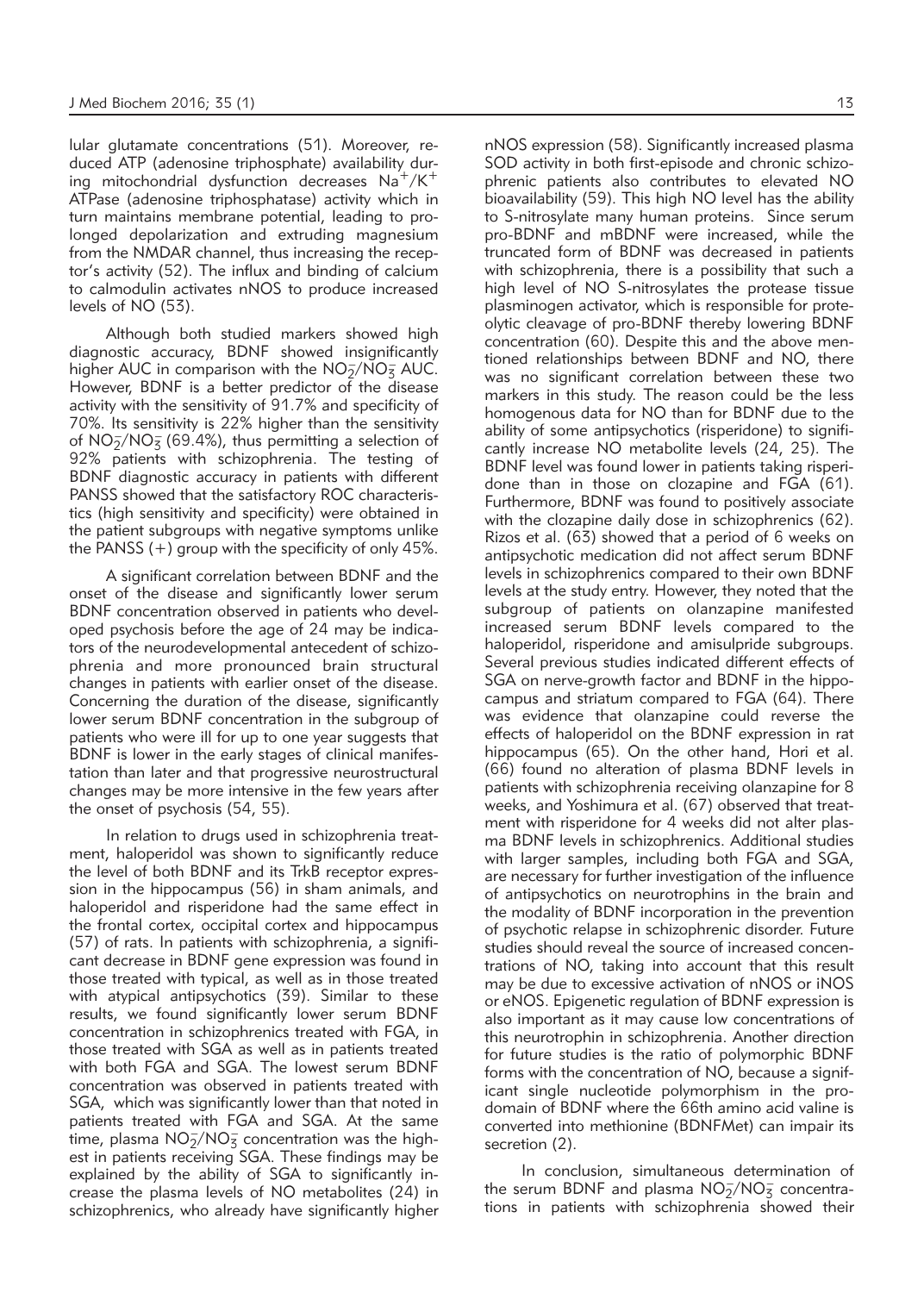inverse relationship; serum BDNF is significantly lower and plasma  $\overline{\text{NO}_2^-}/\text{NO}_3^-$  significantly higher than in healthy controls. Gender and heredity did not have any significant effect on both marker levels. The lowest BDNF levels were found in patients with earlier onset of the disease and in those who suffered for up to one year. The most pronounced changes for both markers were found in patients treated with second- -generation antipsychotics. BDNF showed better diagnostic accuracy in schizophrenics, especially in those expressing negative symptoms.

#### **References**

- 1. Numakawa T, Suzuki S, Kumamaru E, Adachi N, Richards M, Kunugi H. BDNF function and intracellular signaling in neurons. Histol Histopathol 2010; 25: 237–58.
- 2. Balaratnasingam S, Janca A. Brain derived neurotrophic factor: a novel neurotrophin involved in psychiatric and neurological disorders. Pharmacol Ther 2012; 134: 116–24.
- 3. Thoenen H. The changing scene of neurotrophic factors. Trends Neurosci 1991; 14: 165–70.
- 4. Aid T, Kazantseva A, Piirsoo M, Palm K, Timmusk T. Mouse and rat BDNF gene structure and expression revisited. J Neurosci Res 2007; 85: 525–35.
- 5. Buckley PF, Pillai A, Howell KR. Brain-derived neurotrophic factor: findings in schizophrenia. Curr Opin Psychiatry 2011; 24: 122–7.
- 6. Lu Y, Christian K, Lu B. BDNF: a key regulator for protein synthesis-dependent LTP and long-term memory? Neurobiol Learn Mem 2008; 89: 312-23.
- 7. Canas N, Pereira IT, Ribeiro JA, Sebastiao AM. Brainderived neurotrophic factor facilitates glutamate and inhibits GABA release from hippocampal synaptosomes through different mechanisms. Brain Res 2004; 1016: 72–8.
- 8. Vaz SH, Cristovao-Ferreira S, Ribeiro JA, Sebastiao AM. Brain-derived neurotrophic factor inhibits GABA uptake by the rat hippocampal nerve terminals. Brain Res 2008; 1219: 19–25.
- 9. Cheng A, Wang S, Cai J, Rao MS, Mattson MP. Nitric oxide acts in a positive feedback loop with BDNF to regulate neural progenitor cell proliferation and differentiation in the mammalian brain. Developmental Biology 2003; 258: 319–33.
- 10. Nott A, Watson PM, Robinson JD, Crepaldi L, Riccio A. S-Nitrosylation of histone deacetylase 2 induces chromatin remodelling in neurons. Nature 2008; 455: 411–5.
- 11. Riccio A, Alvania RS, Lonze BE, Ramanan N, Kim T, Huang Y, et al. A nitric oxide signaling pathway controls CREB-mediated gene expression in neurons. Mol Cell 2006; 21: 283–94.

*Acknowledgements.* This work was financially supported by the Ministry of Education and Science, Republic of Serbia, Project Nº III41018.

#### Conflict of interest statement

The authors stated that they have no conflicts of interest regarding the publication of this article.

- 12. Fritzen S, Schmitt A, Koth K, Sommer C, Lesch K-P, Reif A. Neuronal nitric oxide synthase (NOS-I) knockout increases the survival rate of neuronal cells in the hippocampus independently of BDNF. Mol Cell Neurosci 2007; 35: 261–71.
- 13. Hsieh HY, Robertson CL, Vermehren-Schmaedick A, Balkowiec A. Nitric oxide regulates BDNF release from nodose ganglion neurons in a pattern-dependent and cGMP-independent manner. J Neurosci Res 2010; 88: 1285–97.
- 14. Favalli G, Li J, Belmonte-de-Abreu P, Wong AH, Daskalakis ZJ. The role of BDNF in the pathophysiology and treatment of schizophrenia. J Psychiatr Res 2012; 46: 1–11.
- 15. Thompson Ray M, Weickert CS, Wyatt E, Webster MJ. Decreased BDNF, trkB-TK+ and GAD67 mRNA expression in the hippocampus of individuals with schizophrenia and mood disorders. J Psychiatry Neurosci 2011; 36: 195–203.
- 16. Vasic N, Connemann BJ, Wolf RC, Tumani H, Brettschneider J. Cerebrospinal fluid biomarker candidates of schizophrenia: where do we stand? Eur Arch Psychiatry Clin Neurosci 2011; 262: 375–91.
- 17. Pan W, Banks WA, Fasold MB, Bluth J, Kastin AJ. Transport of brain-derived neurotrophic factor across the bloodbrain barrier. Neuropharmacology 1998; 37: 1553–61.
- 18. Lee BH, Kim YK. Increased plasma brain-derived neurotropic factor, not nerve growth factor-beta, in schizophrenia patients with better response to risperidone treatment. Neuropsychobiology 2009; 59: 51–8.
- 19. Yamamori H, Hashimoto R, Ishima T, Kishi F, Yasuda Y, Ohi K, et al. Plasma levels of mature brain-derived neurotrophic factor (BDNF) and matrix metalloproteinase-9 (MMP-) in treatment-resistant schizophrenia treated with clozapine. Neurosci Lett 2013; 556: 37–41.
- 20. Niitsu T, Ishima T, Yoshida T, Hashimoto T, Matsuzawa D, Shirayama Y, et al. A positive correlation between serum levels of mature brain-derived neurotrophic factor and negative symptoms in schizophrenia. Psychiatry Res 2014; 215: 268–73.
- 21. Chen da C, Wang J, Wang B, Yang SC, Zhang CX, Zheng YL, et al. Decreased levels of serum brain-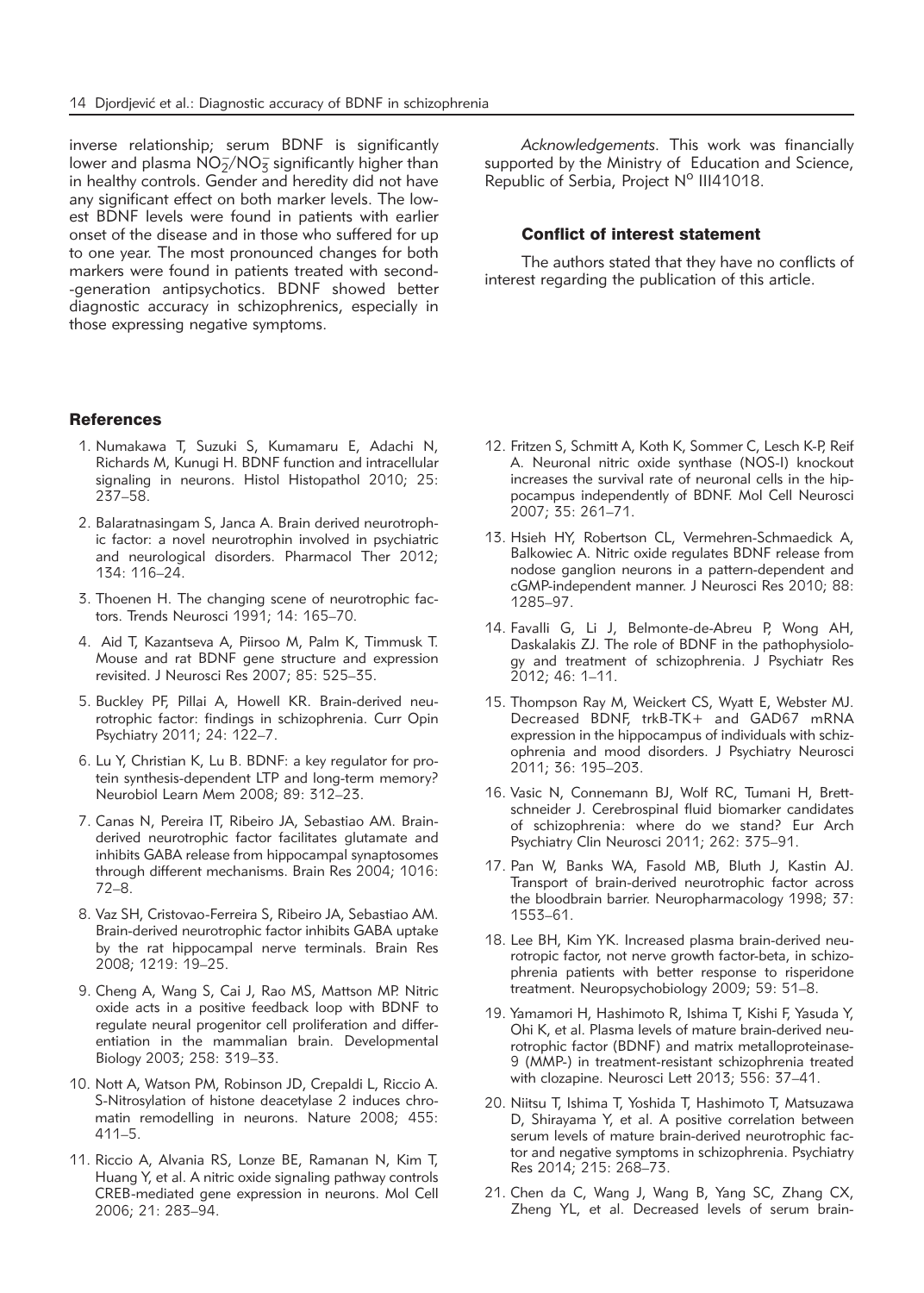derived neurotrophic factor in drug-naïve first-episode schizophrenia: relationship to clinical phenotypes. Psychopharmacology (Berl) 2009; 207: 375–80.

- 22. Pillai A, Kale A, Joshi S, Naphade N, Raju MS, Nasrallah H, et al. Decreased BDNF levels in CSF of drug-naive first-episode psychotic subjects: correlation with plasma BDNF and psychopathology. Int J Neuropsychopharmacol 2010; 13: 535–9.
- 23. Ajami A, Hosseini SH, Taghipour M, Khalilian A. Changes in serum levels of brain derived neurotrophic factor and nerve growth factor-beta in schizophrenic patients before and after treatment. Scand J Immunol 2014; 80: 36–42.
- 24. Nakano Y, Yoshimura R, Nakano H, Ikenouchi-Sugita A, Hori H, Umene-Nakano W, et al. Association between plasma nitric oxide metabolites levels and negative symptoms of schizophrenia: a pilot study. Human Psychopharmacol Clin Exp 2010; 25: 139–44.
- 25. Minutolo G, Petralia A, Dipasquale S, Aguglia E. Nitric oxide in patients with schizophrenia: the relationship with the severity of illness and the antipsychotic treatment. Expert Opin Pharmacother 2012; 13: 1989–97.
- 26. Diordiević VV, Stojanović I, Stanković-Ferlež D, Ristić T, Lazarević D, Ćosić V, Djordjević BV. Plasma nitrite/nitrate levels in patients with schizophrenia. Clin Chem Lab Med 2010; 48: 89–94.
- 27. Taneli F , Pırıldar S, Akdeniz F, Sami Uyanık BS, Arı Z. Serum nitric oxide metabolite levels and the effect of antipsychotic therapy in schizophrenia. Arch Med Res 2004; 35: 401–5.
- 28. Lee B-H, Kim Y-K. Reduced plasma nitric oxide metabolites before and after antipsychotic treatment in patients with schizophrenia compared to controls. Schizophrenia Res 2008; 104: 36–43.
- 29. World Health Organization. The ICD-10 Classification of Mental and Behavioral Disorders. Geneva, Switzerland, 1992.
- 30. American Psychiatric Association. Diagnostic and statistical manual of mental disorders (revised 4th ed.) Washington, DC, 2000.
- 31. van Vliet JJH, Vaessen H, Vandenburg G, Schothorst RC. Twenty four hour duplicate diet study 1994: nitrate and nitrite: method development and intake per person per day. Cancer Lett 1997; 114: 305–7.
- 32. Jungersten L, Edlund A, Petersson AS, Vennmalm A. Plasma nitrate as an index of endogenous nitric oxide formation in man. Analysis of kinetics, confounding factors, and response to immunological challenge. Clin Physiol 1996; 16: 369–79.
- 33. Surdacki A, Nowicki M, Sandmann J, Tsikas D, Boeger RH, Bode-Boeger SM, et al. Reduced urinary excretion of nitric oxide metabolites and increased plasma levels of asymmetric dimethylarginine in men with essential hypertension. J Cardiovas Pharmacol 1999; 33: 652–8.
- 34. Navarro-Gonzalvez JA, Garcia-Benayas C, Arenas J. Semiautomated measurement of nitrate in biological fluids. Clin Chem 1998; 44: 679–81.
- 35. Marić PN, Pejović Nikolić S. Buzadžić I, Jovičić M, Andrić S, Mihaljević M, Pavlović Z. »Treatment resistance« enigma resolved by pharmacogenomics a case study of clozapine therapy in schizophrenia. J Med Biochem 2015; 34: 223–7.
- 36. Green MJ, Matheson SL, Shepherd A, Weickert CS, Carr VJ. Brain-derived neurotrophic factor levels in schizophrenia: a systematic review with meta-analysis. Mol Psychiatry 2011; 16: 960–72.
- 37. Jindal RD, Pillai A, Mahadik SP, Eklund K, Montrose DM, Keshavan MS. Decreased BDNF in patients with antipsychotic naive first episode schizophrenia. Schizophr Res 2010; 119: 47–51.
- 38. Carlino D, Leone E, Di Cola F, Baj G, Marin R, Dinelli G, et al. Low serum truncated-BDNF isoform correlates with higher cognitive impairment in schizophrenia. J Psychiatr Res 2011; 45: 273–9.
- 39. Zhang XY, Tan YL, Zhou DF, Cao LY, Wu GY, Xu Q, et al. Serum BDNF levels and weight gain in schizophrenic patients on long-term treatment with antipsychotics. J Psychiatr Res 2007; 41: 997–1004.
- 40. Tan YL, Zhou DF, Cao LY, Zou YZ, Zhang XY. Decreased BDNF in serum of patients with chronic schizophrenia on long-term treatment with antipsychotics. Neurosci Lett 2005; 382: 27–32.
- 41. Rizos EN, Michalopoulou PG, Siafakas N, Douzenis A, Rontos I, Laskos E, et al. Association of serum brainderived neurotrophic factor and duration of untreated psychosis in first-episode patients with schizophrenia. Neuropsychobiology 2010; 62: 87–90.
- 42. Rizos EN, Rontos I, Laskos E, Arsenis G, Michalopoulou PG, Vasilopoulos D, et al. Investigation of serum BDNF levels in drug-naive patients with schizophrenia. Prog Neuropsychopharmacol Biol Psychiatry 2008; 32: 1308–11.
- 43. Zafra F, Hengerer B, Leibrock J, Thoenen H, Lindholm D. Activity dependent regulation of BDNF and NGF mRNAs in the rat hippocampus is mediated by non-NMDA glutamate receptors. EMBO J 1990; 9: 3545–50.
- 44. Hashimoto T, Bergen S, Nguyen Q, Xu B, Monteggia LM, Pierri JN, et al. Relationship of brain-derived neurotrophic factor and its receptor TrkB to altered inhibitory prefrontal circuitry in schizophrenia. J Neurosci 2005; 25: 372–83.
- 45. Pandya CD, Kutiyanawalla A, Pillai A. BDNF-TrkB signaling and neuroprotection in schizophrenia. Asian J Psychiatr 2013; 6(1): 22–8.
- 46. Nelson EJ, Connolly J, McArthur P. Nitric oxide and Snitrosylation: excitotoxic and cell signaling mechanism. Biol Cell 2003; 95: 3–8.
- 47. Brookes PS, Levonen AL, Shiva S, Sarti P, Darley-Usmar VM. Mitochondria: regulators of signal transduction by reactive oxygen and nitrogen species. Free Rad Biol Med 2002; 33: 755–64.
- 48. Cavelier L, Jazin E, Eriksson I, Prince J, Båve U, Oreland L, et al. Decreased cytochrome-c oxidase activity and lack of age-related accumulation of mitochondrial DNA deletions in the brains of schizophrenics. Genomics